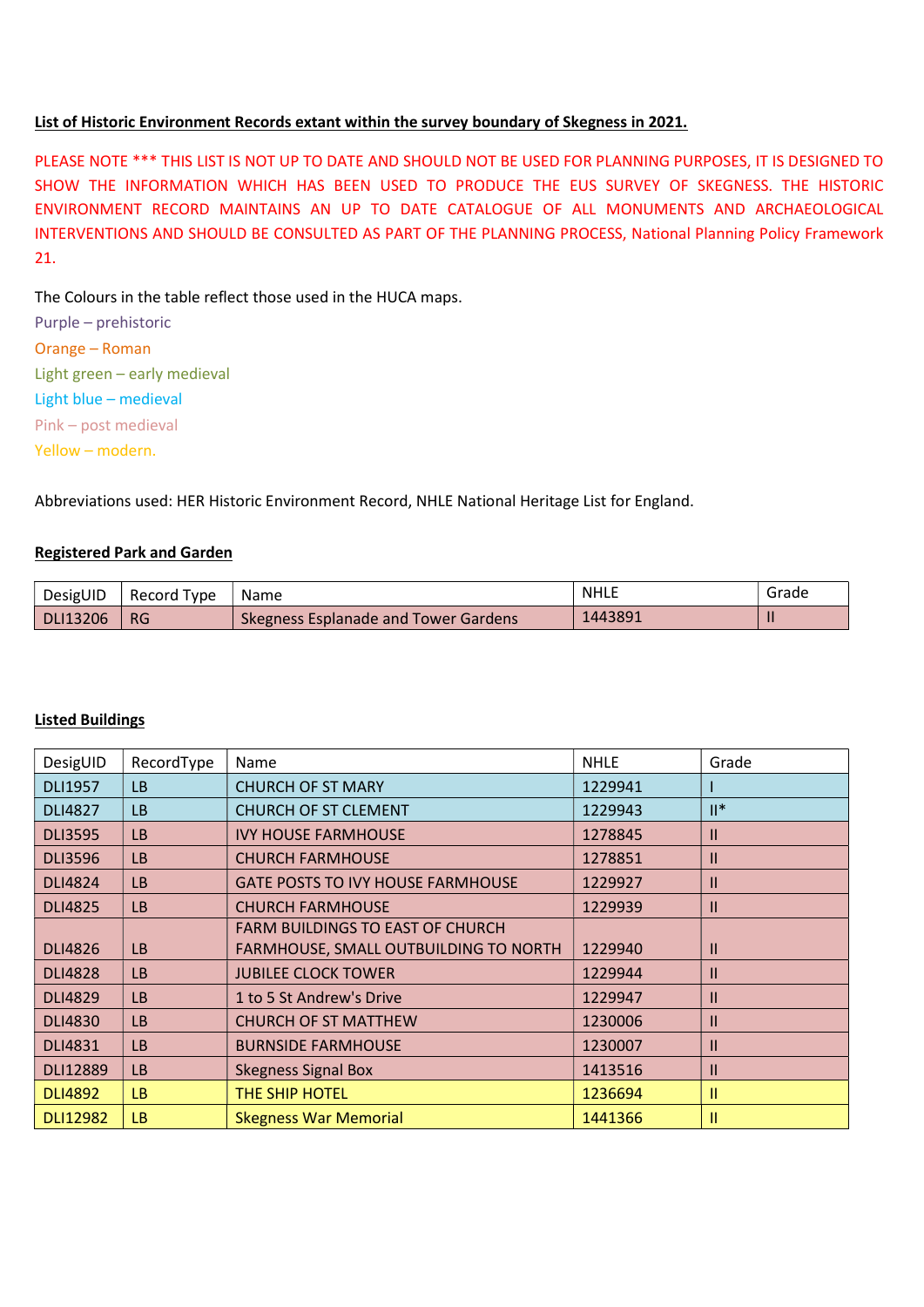## Non-designated heritage assets

| <b>MonUID</b> | RecordType | <b>Name</b>                                                                               | <b>Period</b>         |
|---------------|------------|-------------------------------------------------------------------------------------------|-----------------------|
| MLI41672      | <b>MON</b> | SALTERN SITE, IN SKEGNESS PARISH                                                          | Prehistoric           |
| MLI41698      | <b>FS</b>  | Perforated Stone Hammer, Skegness                                                         | Prehistoric           |
| MLI41700      | <b>FS</b>  | POLISHED STONE AXE FOUND IN SKEGNESS                                                      | Prehistoric           |
| MLI41701      | <b>MON</b> | Possible Iron Age Salt Workings, Skegness                                                 | Prehistoric           |
| MLI43113      | <b>MON</b> | Possible prehistoric long barrow, Skegness                                                | Prehistoric           |
|               |            | Upper Palaeolithic or Mesolithic flint blade,                                             |                       |
| MLI98526      | <b>FS</b>  | Skegness                                                                                  | Prehistoric           |
| MLI41690      | <b>MON</b> | Possible Saltern, Beacon Way, Skegness                                                    | Prehistoric           |
| MLI41687      | <b>FS</b>  | Romano-British Greyware Sherd, Skegness                                                   | Roman                 |
| MLI41709      | <b>FS</b>  | Roman Brothel Token, Skegness Beach                                                       | Roman                 |
| MLI86086      | <b>MON</b> | <b>Settlement of Skegness</b>                                                             | <b>Early Medieval</b> |
| MLI41676      | <b>BLD</b> | Churchyard Cross, St Mary's Church, Winthorpe                                             | Medieval              |
|               |            | POSSIBLE SHRUNKEN MEDIEVAL VILLAGE,                                                       |                       |
| MLI41679      | <b>MON</b> | <b>WINTHORPE</b>                                                                          | Medieval              |
| MLI41688      | <b>MON</b> | Medieval Pottery, Lincoln Road, Skegness                                                  | Medieval              |
| MLI43129      | <b>FS</b>  | <b>VARIOUS MEDIEVAL FINDS</b>                                                             | Medieval              |
| MLI43530      | <b>MON</b> | Medieval Finds, Lagoon Walk, Skegness                                                     | Medieval              |
| MLI41674      | <b>MON</b> | Moated Site, Winthorpe                                                                    | Medieval              |
| MLI41675      | <b>MON</b> | <b>MOATED SITE, SKEGNESS</b>                                                              | Medieval              |
| MLI41677      | <b>BLD</b> | Church of St Mary, Winthorpe                                                              | Medieval              |
| MLI41686      | <b>MON</b> | Medieval pottery scatter, Burgh Road, Skegness                                            | Medieval              |
|               |            | Medieval linear feature on land west of Lincoln                                           |                       |
| MLI43731      | <b>MON</b> | Road, Skegness                                                                            | Medieval              |
| MLI81174      | <b>MON</b> | Possible post-medieval pit, Burgh Road                                                    | Medieval              |
|               |            | Ridge and furrow and evidence of enclosures,                                              |                       |
| MLI81194      | <b>MON</b> | <b>Warth Lane</b>                                                                         | Medieval              |
| MLI87069      | <b>MON</b> | Medieval boundary and enclosure, Ingoldmells                                              | Medieval              |
| MLI41678      | <b>MON</b> | Site of 12th century church, Winthorpe<br>Late Medieval earthwork field systems and ridge | Medieval              |
| MLI88673      | <b>MON</b> | and furrow, Skegness                                                                      | Medieval              |
|               |            | Possible Medieval earthwork enclosures and                                                |                       |
| MLI88674      | <b>MON</b> | boundary, Skegness                                                                        | Medieval              |
| MLI90832      | <b>MON</b> | Ridge and Furrow, Warth House, Skegness                                                   | Medieval              |
|               |            | Medieval Field System, Drove Road and Enclosures,                                         |                       |
| MLI90834      | <b>MON</b> | Winthorpe                                                                                 | Medieval              |
| MLI98614      | <b>MON</b> | Ridge and Furrow at Mill Hill, Burgh le Marsh                                             | Medieval              |
| MLI41695      | <b>MON</b> | A linear earthwork seen in Skegness                                                       | Medieval              |
|               |            | Ridge and furrow north-west of Church Farm,                                               |                       |
| MLI98616      | <b>MON</b> | <b>Skegness</b>                                                                           | Medieval              |
| MLI98621      | <b>MON</b> | Ridge and Furrow, Skegness                                                                | Medieval              |
| MLI98622      | <b>MON</b> | Medieval Field System, Church Farm, Skegness                                              | Medieval              |
| MLI98624      | <b>MON</b> | Medieval enclosures, Skegness                                                             | Medieval              |
| MLI98625      | <b>MON</b> | Medieval enclosure, Skegness                                                              | Medieval              |
| MLI98626      | <b>MON</b> | Ridge and furrow to the north of Skegness                                                 | Medieval              |
| MLI98647      | <b>MON</b> | Medieval ridge and furrow and enclosures south of                                         | Medieval              |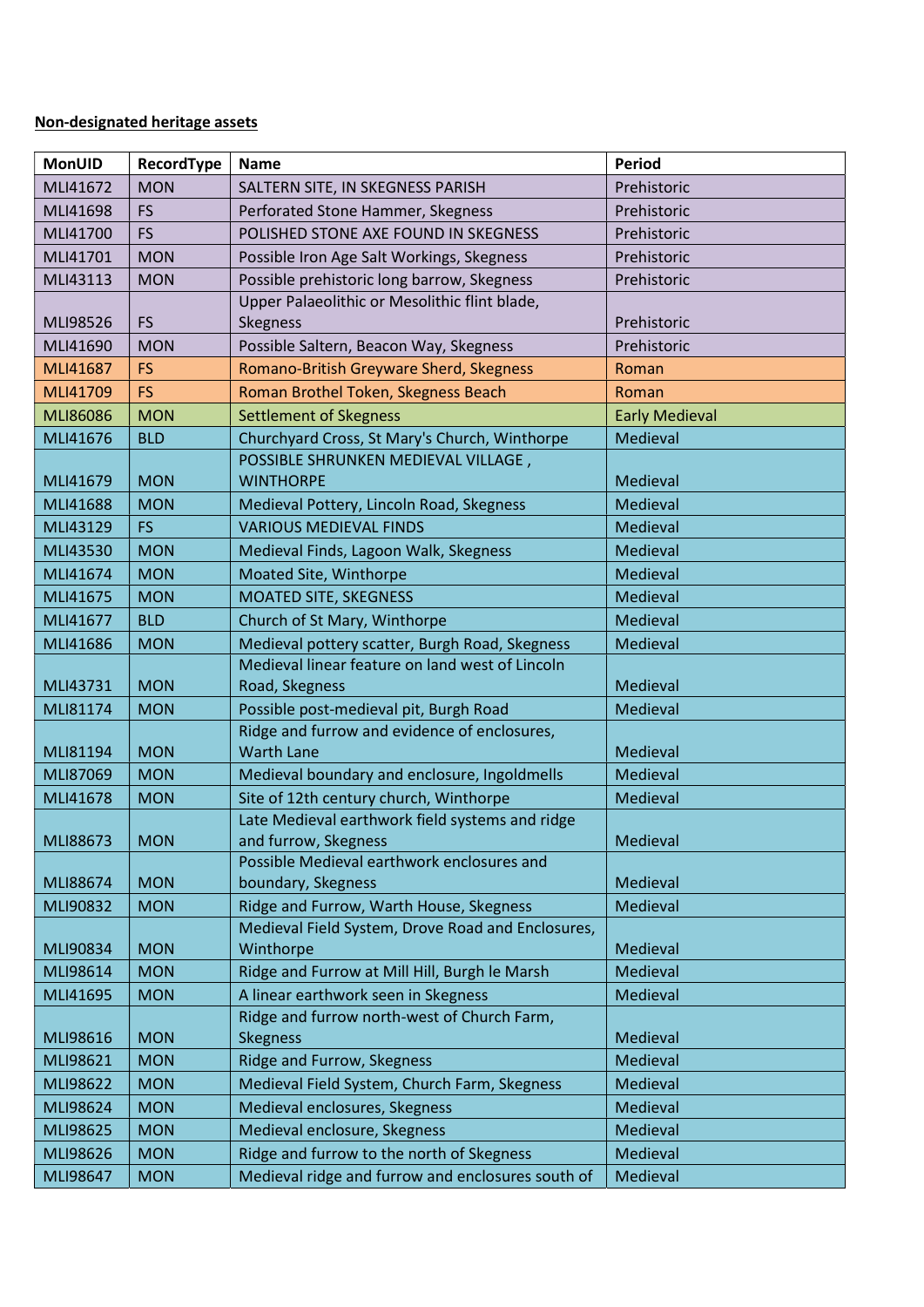|           |            | Winthorpe, Skegness                                                       |               |
|-----------|------------|---------------------------------------------------------------------------|---------------|
|           |            | Ridge and Furrow Earthworks, Mill Hill,                                   |               |
| MLI98704  | <b>MON</b> | Addlethorpe                                                               | Medieval      |
| MLI85657  | <b>MON</b> | Ridge and Furrow south of Blackhouse Farm                                 | Medieval      |
|           |            | Ridge and furrow earthworks west of Seathorne,                            |               |
| MLI98705  | <b>MON</b> | <b>Skegness</b>                                                           | Medieval      |
| MLI98623  | <b>MON</b> | Medieval Crofts and Field System, Skegness                                | Medieval      |
|           |            | Ridge and Furrow south of Woodbine Lodge,                                 |               |
| MLI115867 | <b>MON</b> | <b>Skegness</b>                                                           | Medieval      |
| MLI115868 | <b>MON</b> | Medieval enclosures and ridge and furrow east of<br>Mill Lane Addlethorpe | Medieval      |
| MLI115875 | <b>MON</b> | Ridge and Furrow west of golf course, Skegness                            | Medieval      |
| MLI98615  | <b>MON</b> | Ridge and Furrow, Burgh Road, Skegness                                    | Medieval      |
| MLI98552  | <b>MON</b> | Probable Medieval Settlement Activity, Skegness                           | Medieval      |
| MLI41683  | <b>MON</b> | Post-Medieval Pottery, Skegness                                           | Post-Medieval |
| MLI41689  | <b>MON</b> | Post-Medieval Pottery, Lincoln Road, Skegness                             | Post-Medieval |
|           |            | Post-Medieval Pottery Scatter, Kingfisher Drive,                          |               |
| MLI41707  | <b>MON</b> | <b>Skegness</b>                                                           | Post-Medieval |
| MLI41708  | <b>MON</b> | POST MEDIEVAL FINDS FROM SKEGNESS                                         | Post-Medieval |
| MLI43531  | <b>FS</b>  | Post-Medieval Pottery, Lagoon Walk, Skegness                              | Post-Medieval |
| MLI93345  | <b>MON</b> | Gate Posts, Ivy House Farmhouse, Skegness                                 | Post-Medieval |
| MLI119810 | <b>BLD</b> | Grange Farm House (Grange Farm), Skegness                                 | Post-Medieval |
| MLI119811 | <b>BLD</b> | <b>Unnamed farmstead, Skegness</b>                                        | Post-Medieval |
| MLI119812 | <b>MON</b> | (Richmond Farm), Skegness                                                 | Post-Medieval |
| MLI119813 | <b>MON</b> | (Ivy Farm), Skegness                                                      | Post-Medieval |
| MLI119814 | <b>MON</b> | <b>Unnamed farmstead, Skegness</b>                                        | Post-Medieval |
| MLI119815 | <b>MON</b> | <b>Unnamed farmstead, Skegness</b>                                        | Post-Medieval |
| MLI119816 | <b>BLD</b> | <b>Sundial Farm, Skegness</b>                                             | Post-Medieval |
| MLI119818 | <b>MON</b> | (Whitehouse Farm), Skegness                                               | Post-Medieval |
| MLI119819 | <b>BLD</b> | New Buildings, Skegness                                                   | Post-Medieval |
| MLI119820 | <b>BLD</b> | Ivy House, Skegness                                                       | Post-Medieval |
| MLI119821 | <b>MON</b> | <b>Unnamed farmstead, Skegness</b>                                        | Post-Medieval |
| MLI41673  | <b>MON</b> | Post medieval pottery from Winthorpe                                      | Post-Medieval |
| MLI41699  | <b>BLD</b> | St Clement's Church, Skegness                                             | Post-Medieval |
| MLI92069  | <b>MON</b> | Gas works, Skegness                                                       | Post-Medieval |
| MLI93346  | <b>BLD</b> | <b>Church Farmhouse, Skegness</b>                                         | Post-Medieval |
|           |            | Farm Buildings to the east of Church Farmhouse,                           |               |
| MLI93347  | <b>BLD</b> | Skegness                                                                  | Post-Medieval |
| MLI93348  | <b>BLD</b> | Jubilee Clock Tower, Skegness                                             | Post-Medieval |
| MLI93350  | <b>BLD</b> | Church of St Matthew, Skegness                                            | Post-Medieval |
| MLI93351  | <b>BLD</b> | Burnside Farmhouse, Skegness                                              | Post-Medieval |
| MLI93491  | <b>MON</b> | Hildred's Hotel, Skegness                                                 | Post-Medieval |
| MLI93492  | <b>MON</b> | 42 High Street, Skegness                                                  | Post-Medieval |
| MLI93493  | <b>BLD</b> | Ivy Farmhouse, Skegness                                                   | Post-Medieval |
| MLI93494  | <b>BLD</b> | Church Farm, Skegness                                                     | Post-Medieval |
| MLI99194  | <b>MON</b> | Seathorne Chapel, Skegness                                                | Post-Medieval |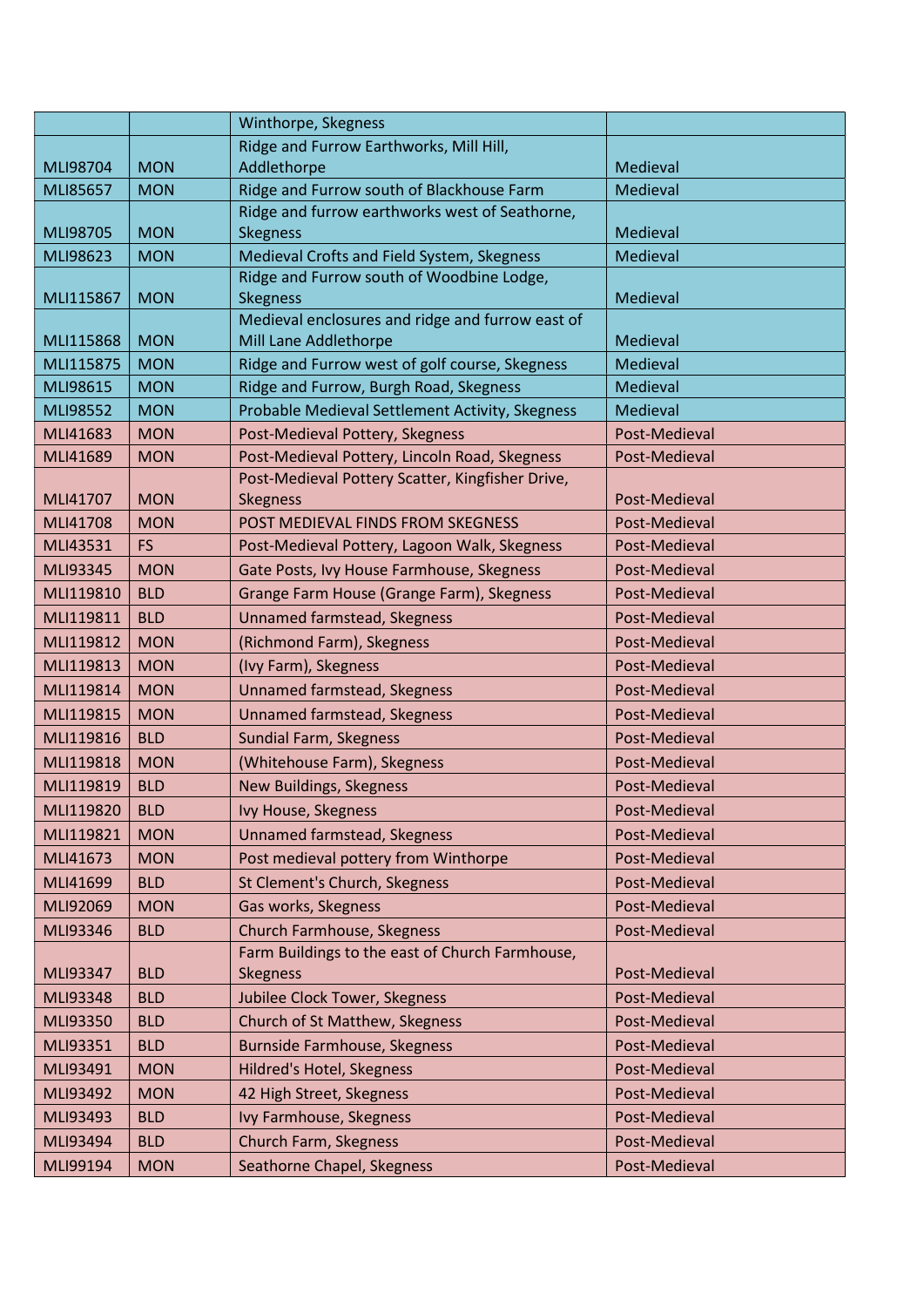|                      |                          | Wesleyan Methodist Chapel, Algitha Road,                                               |                    |
|----------------------|--------------------------|----------------------------------------------------------------------------------------|--------------------|
| MLI99063             | <b>BLD</b>               | <b>Skegness</b>                                                                        | Post-Medieval      |
| MLI99065             | <b>BLD</b>               | Primitive Methodist Chapel, Roman Bank, Skegness                                       | Post-Medieval      |
| MLI99205             | <b>BLD</b>               | Primitive Methodist Chapel, Roman Bank, Skegness                                       | Post-Medieval      |
|                      | <b>MON</b>               | Former Wesleyan Methodist Chapel, High Street,                                         |                    |
| MLI99240             |                          | <b>Skegness</b>                                                                        | Post-Medieval      |
| MLI41685             | <b>MON</b>               | Post-Medieval Pottery Sherds, Skegness<br>Little Barn and Stables, Church Farm Museum, | Post-Medieval      |
| MLI115770            | <b>BLD</b>               | <b>Skegness</b>                                                                        | Post-Medieval      |
| MLI115771            | <b>BLD</b>               | Workshops, Church Farm Museum, Skegness                                                | Post-Medieval      |
| MLI115772            | <b>BLD</b>               | Withern Cottage, Church Farm Museum, Skegness                                          | Post-Medieval      |
| MLI115773            | <b>BLD</b>               | Havenhouse Barn, Church Farm Museum, Skegness                                          | Post-Medieval      |
| MLI115774            | <b>BLD</b>               | Cart Hovel, Church Farm Museum, Skegness                                               | Post-Medieval      |
| MLI115775            | <b>BLD</b>               | Summer House, Church Farm Museum, Skegness                                             | Post-Medieval      |
| MLI115776            | <b>BLD</b>               | Boothby Barn, Church Farm Museum, Skegness                                             | Post-Medieval      |
| MLI116212            | <b>MON</b>               | <b>Skegness Railway Station</b>                                                        | Post-Medieval      |
| MLI99390             | <b>BLD</b>               | <b>Skegness Signal Box</b>                                                             | Post-Medieval      |
| MLI119817            | <b>MON</b>               | Ivy House Farm, Skegness                                                               | Post-Medieval      |
|                      |                          | Post-Medieval Dumped Deposit, Burgh Road,                                              |                    |
| MLI124890            | <b>MON</b>               | <b>Skegness</b>                                                                        | Post-Medieval      |
| MLI93349             | <b>BLD</b>               | 1 to 5 St Andrew's Drive, Skegness                                                     | Post-Medieval      |
| MLI93495             | <b>MON</b>               | The Pier, Skegness                                                                     | Post-Medieval      |
| MLI99432             | <b>BLD</b>               | Pavilion, Skegness                                                                     | Post-Medieval      |
|                      | <b>MON</b>               | <b>Tower Gardens, Skegness</b>                                                         | Post-Medieval      |
| MLI125371            |                          |                                                                                        |                    |
| MLI43330             | <b>MON</b>               | <b>Skegness Waterworks</b>                                                             | Post-Medieval      |
| <b>MLI43284</b>      | <b>MON</b>               | Pillbox, St Andrew's Drive, Skegness                                                   | <b>Modern</b>      |
| MLI124901            | <b>MON</b>               | <b>Skegness War Memorial</b>                                                           | <b>Modern</b>      |
| MLI125179            | <b>MON</b>               | Royal Observer Corps Post, Skegness                                                    | <b>Modern</b>      |
| <b>MLI88666</b>      | <b>MON</b>               | Possible Former Pillbox, Skegness                                                      | Modern             |
| <b>MLI88668</b>      | <b>MON</b>               | Possible Former Pillbox, Skegness                                                      | <b>Modern</b>      |
| <b>MLI88669</b>      | <b>MON</b>               | Probable Slit Trench, Skegness                                                         | Modern             |
| <b>MLI88670</b>      | <b>MON</b>               | Possible Former Pillbox, Skegness                                                      | <b>Modern</b>      |
| MLI93406             | <b>BLD</b>               | The Ship Hotel, Skegness                                                               | <b>Modern</b>      |
| MLI98619             | <b>MON</b>               | Anti-glider ditches, Skegness                                                          | Modern             |
|                      |                          | Burgh le Marsh receiving array for Imperial Beam                                       |                    |
| <b>MLI98627</b>      | <b>MON</b>               | station                                                                                | <b>Modern</b>      |
| MLI92413             | <b>MON</b>               | Skegness Isolation Hospital park, Skegness                                             | <b>Modern</b>      |
| MLI99061             | <b>BLD</b>               | Primitive Methodist Chapel, Seathorne                                                  | <b>Modern</b>      |
| MLI99064             | <b>BLD</b>               | St Paul's Particular Baptist Church, Skegness                                          | <b>Modern</b>      |
|                      |                          | CLAY CYLINDERS AND BRICKS FOUND IN                                                     |                    |
| MLI41646             | <b>MON</b>               | <b>INGOLDMELLS</b>                                                                     | Undated            |
| MLI41671             | <b>MON</b>               | Saltern Site, Winthorpe                                                                | Undated            |
| MLI41702             | <b>FS</b>                | Puddingstone Quern, Skegness                                                           | Undated            |
| MLI41703             | <b>MON</b>               | Possible Prehistoric Circle, Skegness                                                  | Undated            |
| MLI43130<br>MLI41680 | <b>MON</b><br><b>MON</b> | <b>VARIOUS UNDATED FINDS</b><br>Possible Medieval Grange, Skegness                     | Undated<br>Undated |